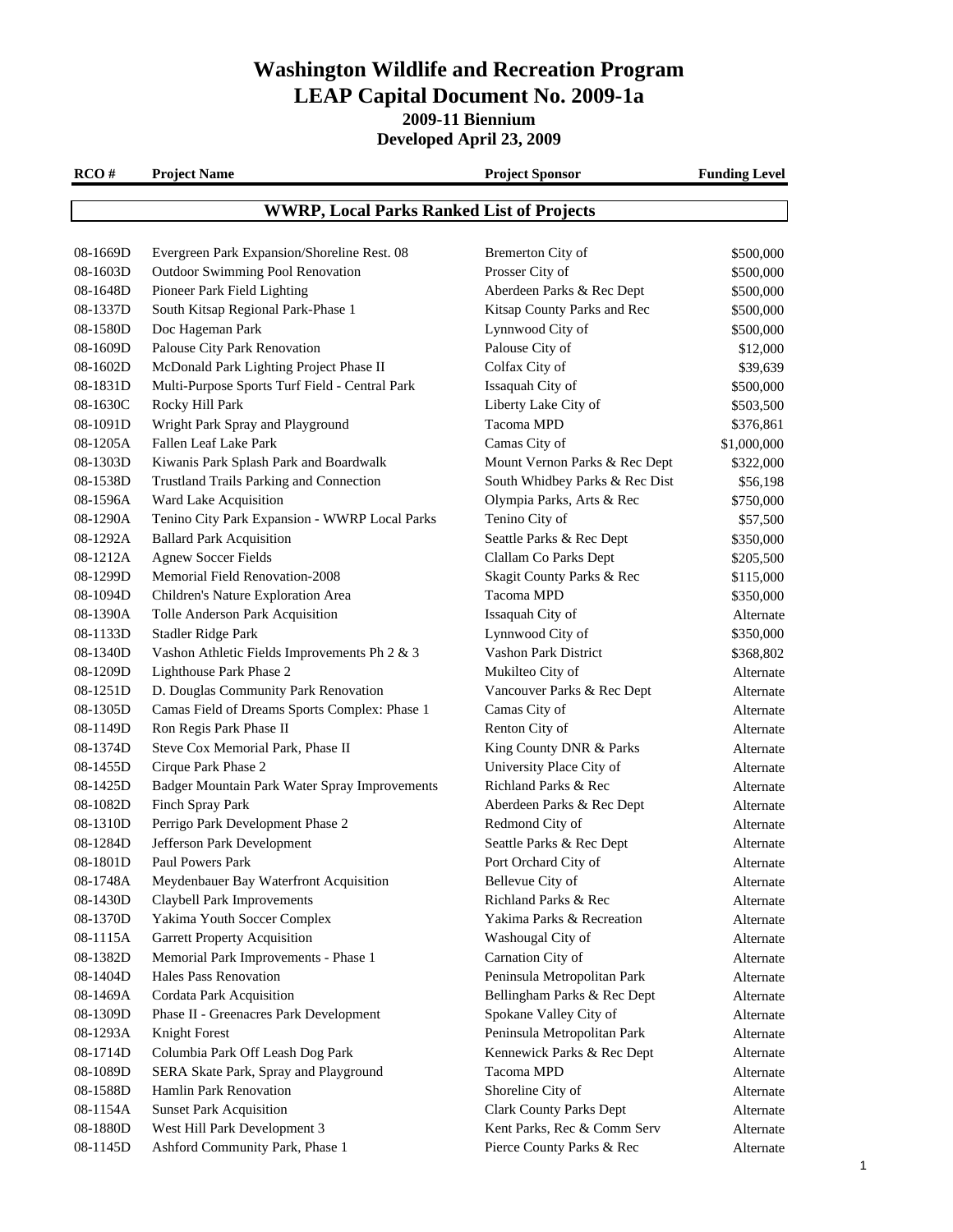#### **Washington Wildlife and Recreation Program LEAP Capital Document No. 2009-1a 2009-11 Biennium Developed April 23, 2009**

| RCO#       | <b>Project Name</b>                            | <b>Project Sponsor</b>         | <b>Funding Level</b> |
|------------|------------------------------------------------|--------------------------------|----------------------|
| 08-1539D   | <b>Sunset Crossing Park Development</b>        | Airway Heights City of         | Alternate            |
| 08-1163D   | <b>Curtin Creek Community Park</b>             | <b>Clark County Parks Dept</b> | Alternate            |
| 08-1196D   | Northgate Urban Center Park Development Ph 1   | Seattle Parks & Rec Dept       | Alternate            |
| 08-1473D   | Beacon Park Phase 1                            | Montesano City of              | Alternate            |
| 08-1137A   | <b>WRAC</b> Acquisition                        | Wenatchee City of              | Alternate            |
| 08-1706D   | <b>Naches Trail Preserve</b>                   | Pierce Co Water Programs Div   | Alternate            |
| 08-1263D   | <b>Volunteer Park Renovation Phase 1</b>       | Key Peninsula Metro Park Dist  | Alternate            |
| 08-1150A   | Mackie Park                                    | Vancouver Parks & Rec Dept     | Alternate            |
| 08-1636C   | Paradise Valley Mt. Bike Skill Center          | Snohomish County Parks Dept    | Alternate            |
| 08-1758D   | DuPont Skate Park                              | DuPont City of                 | Alternate            |
| 08-1685D   | Hansen Park - Phase III Amenities              | Kennewick Parks & Rec Dept     | Alternate            |
| 08-1647D   | <b>Cromwell Park Renovation</b>                | Shoreline City of              | Alternate            |
| 08-1658D   | Torguson Park Playground Equipment             | North Bend City of             | Alternate            |
| 08-1159D   | Lauren Neighborhod Park                        | Vancouver Parks & Rec Dept     | Alternate            |
| $08-1441A$ | Victor Falls Viewpoint                         | Pierce County Parks & Rec      | Alternate            |
| 08-1418D   | Shelterbelt Linear Park Trail Improvements     | Richland Parks & Rec           | Alternate            |
| 08-1066D   | <b>Mason County Recreation Area Renovation</b> | <b>Mason County</b>            | Alternate            |
| 08-1162D   | Bosco Place Neighborhood Park                  | <b>Clark County Parks Dept</b> | Alternate            |
| 08-1652D   | Ponderosa Park Renovation                      | Cle Elum City of               | Alternate            |
| 08-1237A   | <b>Community Park Acquisition</b>              | College Place City of          | Alternate            |
| 08-1161D   | Lakeshore Neighborhood Park                    | <b>Clark County Parks Dept</b> | Alternate            |
| 08-1600D   | College Marketplace Ballfields                 | Poulsbo City of                | Alternate            |
| 08-1095A   | Oak Tree Park Expansion                        | Tacoma MPD                     | Alternate            |
| 08-1302D   | Dayton Skate Park Development                  | Dayton City of                 | Alternate            |
| 08-1759D   | Southridge Sports Fields Park                  | Kennewick Parks & Rec Dept     | Alternate            |
| 08-1254A   | Southwest County UGA Community Park            | Snohomish County Parks Dept    | Alternate            |
| 08-1608D   | <b>Torguson Park Climbing Rock</b>             | North Bend City of             | Alternate            |
| 08-1087A   | Happy Dell Park Acquisition                    | Kettle Falls City of           | Alternate            |
|            |                                                |                                | \$7,857,000          |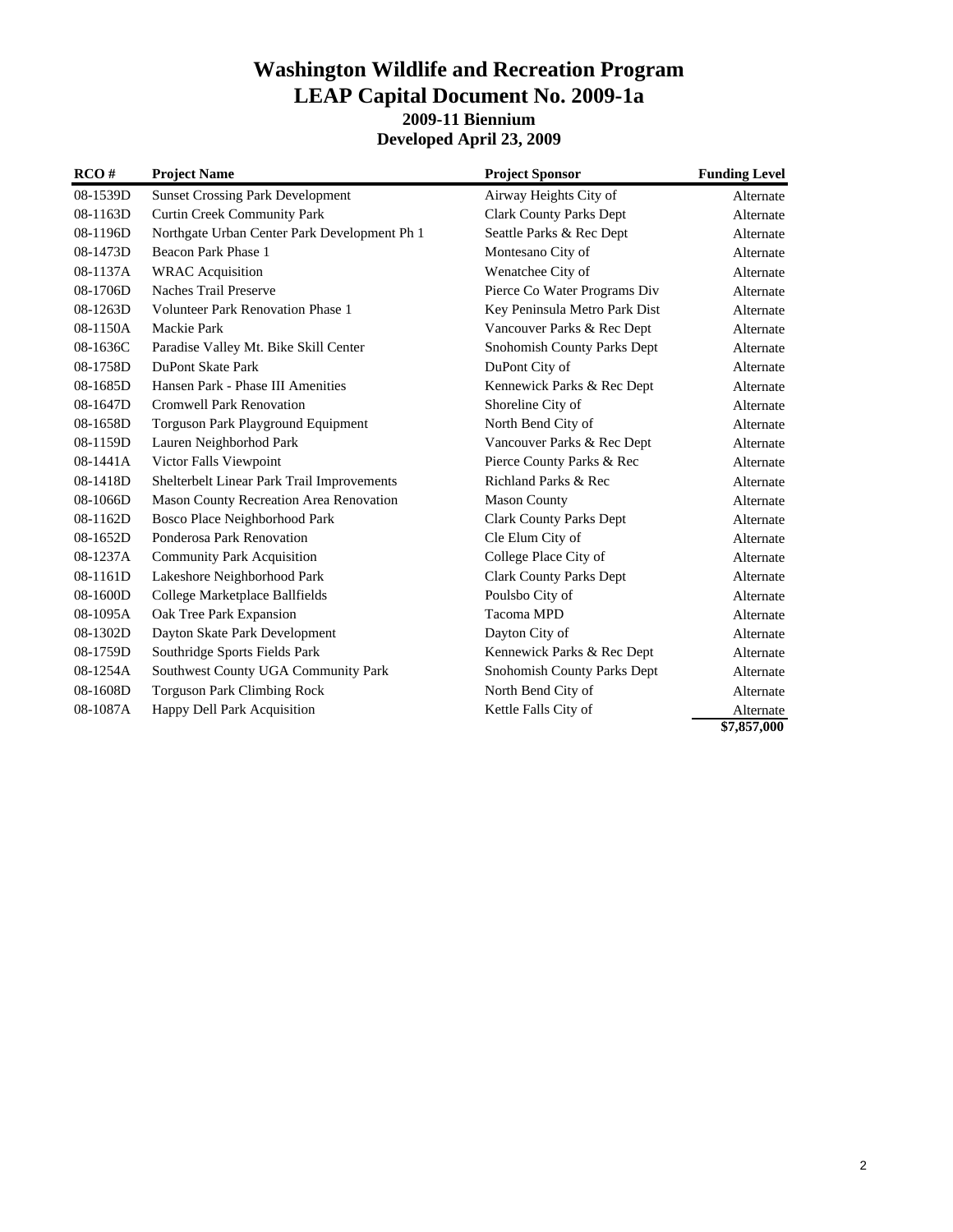**Developed April 23, 2009**

| RCO#     | <b>Project Name</b>                                                           | <b>Project Sponsor</b>    | <b>Funding Level</b> |
|----------|-------------------------------------------------------------------------------|---------------------------|----------------------|
|          | <b>WWRP, State Lands Development &amp; Renovation Ranked List of Projects</b> |                           |                      |
|          |                                                                               |                           |                      |
| 08-1165D | Mt. Si NRCA Trail Bridges (Development) 2008                                  | Dept of Natural Resources | \$170,000            |
| 08-1052D | Samish Overlook                                                               | Dept of Natural Resources | \$325,000            |
| 08-1487D | W Fork Satsop River Access Improvements                                       | Dept of Fish & Wildlife   | \$324,837            |
| 08-1485D | Whatcom ADA Dock Replacement                                                  | Dept of Fish & Wildlife   | \$324,600            |
| 08-1489D | <b>Colockum Access Improvements</b>                                           | Dept of Fish & Wildlife   | \$165,063            |
| 08-1484D | Teanaway Junction Access Improvements                                         | Dept of Fish & Wildlife   | Alternate            |
| 08-1406D | Chehalis River SP NAP Access (Development) 2008                               | Dept of Natural Resources | Alternate            |
| 08-1475D | Lower Monitor Wenatchee River Access Development                              | Dept of Fish & Wildlife   | Alternate            |
| 08-1816D | Tim's Pond Public Access                                                      | Dept of Fish & Wildlife   | Alternate            |
| 08-1486D | Shillapoo North Unit Parking Lot Development                                  | Dept of Fish & Wildlife   | Alternate            |
| 08-1405D | Loomis NRCA Trail Relocation (Development) 2008                               | Dept of Natural Resources | Alternate            |
| 08-1049D | Mailbox Peak Trail Development - Phase 1                                      | Dept of Natural Resources | Alternate            |
| 08-1407D | Merrill Lake NRCA (Development) 2008                                          | Dept of Natural Resources | Alternate            |
|          |                                                                               |                           | \$1,309,500          |
|          | <b>WWRP, State Parks Ranked List of Projects</b>                              |                           |                      |
| 08-1266D | Pearrygin Lake Expansion - Phase 1 Dev                                        | <b>State Parks</b>        | \$1,000,000          |
| 08-1884A | Pearrygin Lake - Hill/Golf Course Acquisition                                 | <b>State Parks</b>        | Alternate            |
| 08-1822A | Statewide Inholdings and Adjacent 2008                                        | <b>State Parks</b>        | \$750,000            |
| 08-1329A | Kiket Island Acquisition (2008)                                               | <b>State Parks</b>        | \$2,500,000          |
| 08-1363A | Loomis Lake Acquisitions                                                      | <b>State Parks</b>        | Alternate            |
| 08-1808A | Seaview Dunes - Doney                                                         | <b>State Parks</b>        | \$2,000,000          |
| 08-1277D | Steamboat Rock - Campground Phase 2                                           | <b>State Parks</b>        | \$1,607,000          |
| 08-1216A | Rockport State Park Expansion - Moran/Arthun Acq                              | <b>State Parks</b>        | Alternate            |
| 08-1364A | Cape Disappointment Eagle's Nest Acquisition                                  | <b>State Parks</b>        | Alternate            |

08-1849D Kanaskat-Palmer Campground State Parks State Parks Alternate

08-1834A Deception Pass State Park - Whidbey Market Acq State Parks Alternate

**\$7,857,000**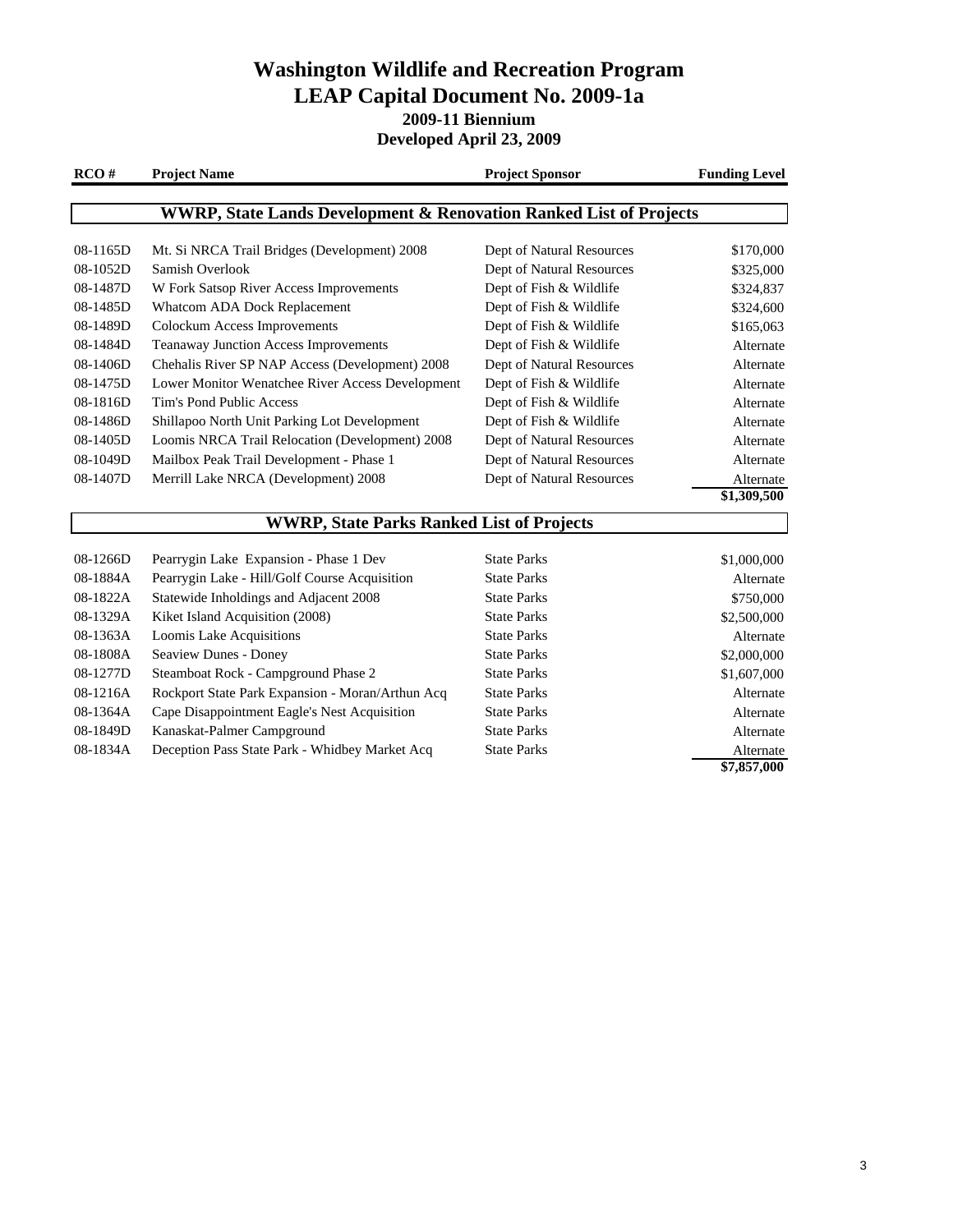**2009-11 Biennium**

**Developed April 23, 2009**

**RCO # Project Name Project Sponsor Funding Level** 08-1075D Spruce Railroad Trail Tunnel Restoration Clallam Co Public Works Dept \$999,000 08-1332D Centennial Trail Realignment at Gateway Park Spokane County Parks & Rec \$197,974 08-1361D Willapa Hills Trail - Chehalis to Adna State Parks \$300,000 State Parks \$300,000 08-1314D Olympic Discovery Trail - Dry Creek Bridge Port Angeles City of \$379,670 08-1773C Larry Scott Trail Final Phase Project Jefferson Co Public Works \$590,830 08-1690D Interurban Trail - 3rd Ave SW to Stewart Road Pacific City of \$267,878 08-1432A The Ridge Acquisition Richland Parks & Rec Alternate 08-1635D Des Moines Creek Trail- Waterfront Connection Des Moines Parks & Rec Dept \$579,083 08-1252D Chelatchie Prairie Rail-with-Trail Phase 1 Clark County Parks Dept \$623,565 08-1697D Interurban Trail Edmonds **Edmonds** Edmonds Parks & Recreation \$577,000 08-1698C Historic Iron Bridge Renovation Spokane City of \$530,000 08-1298D Mount Vernon Riverfront Promenade Trail Mount Vernon City of \$193,000 08-1262C Sumner Trail #1 Confluence Trail to Bridge Street Sumner City of Alternate 08-1774C Cushman-Scott Pierson Trails Connector Peninsula Metropolitan Park Alternate 08-1797A Chambers - Leach Creek Trail University Place City of Alternate 08-1369D Foothills Trail Development King County DNR & Parks Alternate 08-1775D Centennial Trail Phase 1 Stage 3 Snohomish County Parks Dept Alternate 08-1313C Sumner Trail #4 - 24th St. Bridge Connection Sumner City of Alternate 08-1444D Foothills Trail - Buckley to So. Prairie Phase 2 Pierce County Parks & Rec Alternate 08-1297D Sumner Trail #5 White River Trail Sumner City of Alternate 08-1676D E Lk Sammamish Trail-Issaquah Segment King County of Alternate 08-1110D E.Lk Sammamish Trail -Redmond Segment King County of Alternate 08-1566D Interurban Trail & Trailhead Phase 2 Edgewood City of Alternate 08-1800D White River Trail Extension Auburn City of Alternate Auburn City of Alternate 08-1770D Naches Trail, Phase 1 Yakima County Public Services Alternate 08-1451D Johnson Avenue Path Pullman City of Alternate 08-1668D Bremerton Boardwalk Trail 08 Bremerton City of Alternate 08-1764D Historic Water Ditch Trail Tacoma City of Alternate 08-1812D Clear Creek Meadows Trail Development Kitsap County Public Works Alternate 08-1270A Yakima Levee Trail Acquisition State Parks State Parks Alternate 08-1086D Bear/Evans Creek Trail & Greenway at Johnson Park Redmond City of Alternate 08-1211A Bear/Evans Creek Trail & Greenway - Reid Property Redmond Parks & Rec Dept Alternate 08-1250D Pearson Park Trail Vancouver Parks & Rec Dept Alternate 08-1223D Sequim Bay - Pedestrian Bridge State Parks State Parks Alternate 08-1767D Vancouver Lake Trail Extension 2 Clark County Parks Dept Alternate 08-1762A Tanner Trail Acquisition North Bend City of Alternate **WWRP, Trails Ranked List of Projects**

**\$5,238,000**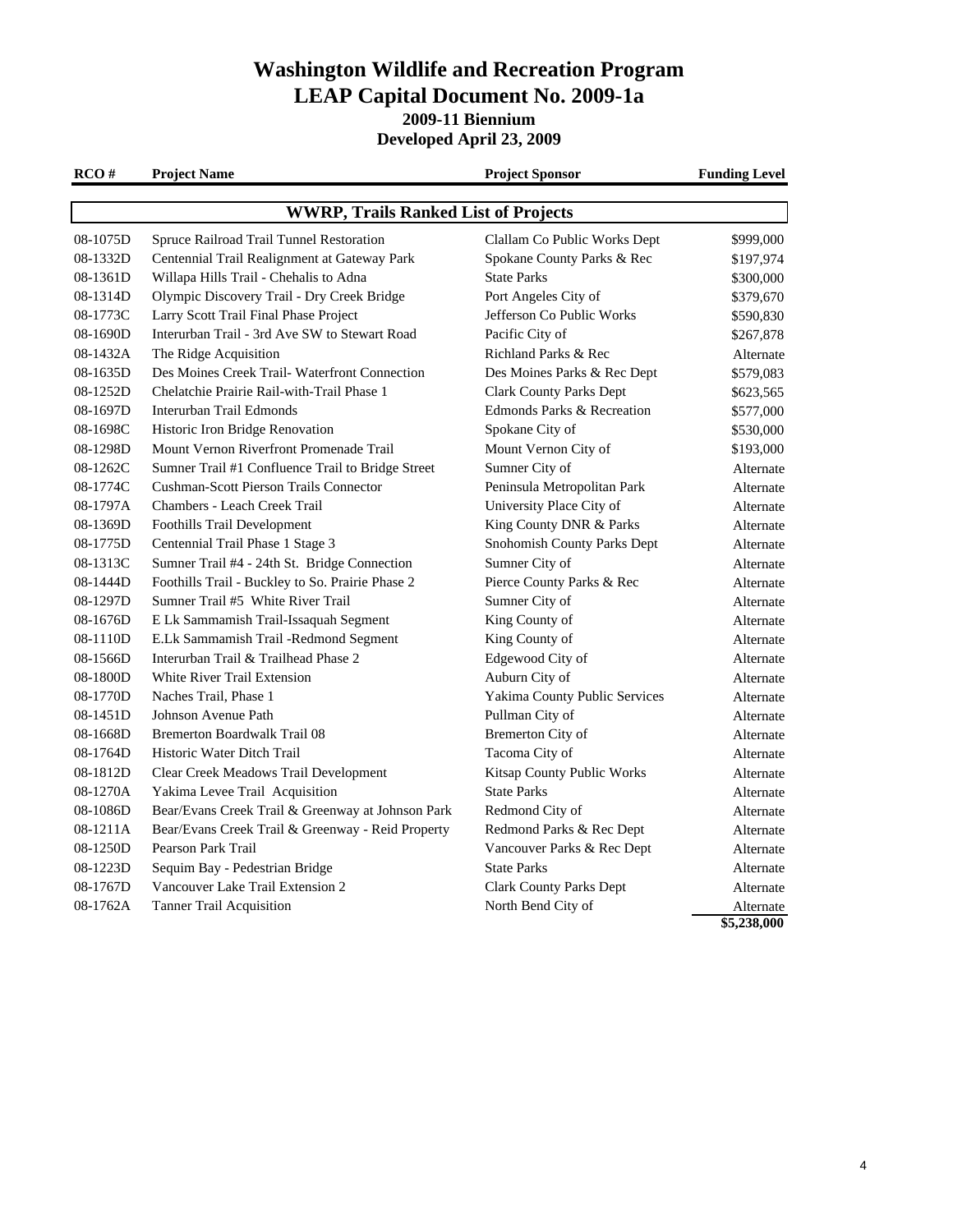**Developed April 23, 2009**

| RCO#                                              | <b>Project Name</b>                             | <b>Project Sponsor</b>        | <b>Funding Level</b>    |
|---------------------------------------------------|-------------------------------------------------|-------------------------------|-------------------------|
| <b>WWRP, Water Access Ranked List of Projects</b> |                                                 |                               |                         |
| 08-1096A                                          | Wapato Park Miranda Property Acquisition        | Tacoma MPD                    | \$231,663               |
| 08-1210D                                          | Chambers Creek North Dock & Pedestrian Overpass | Pierce Co Public Works        | \$750,000               |
| 08-1084D                                          | <b>Wapato Park Shoreline Access</b>             | Tacoma MPD                    | \$232,125               |
| 08-1409A                                          | Devil's Head Acquisition                        | Pierce County Parks & Rec     | \$1,687,500             |
| 08-1417A                                          | <b>Cowlitz River Acquisition (Eaton)</b>        | Longview City of              | \$126,872               |
| 08-1771D                                          | Lk Samm State Park: Sunset Beach Renovation 1   | <b>State Parks</b>            | Alternate               |
| 08-1235A                                          | Wollochet Bay Estuary Park                      | Peninsula Metropolitan Park   | \$369,350               |
| 08-1019D                                          | <b>Eddon Boat Park</b>                          | Gig Harbor City of            | Alternate               |
| 08-1587A                                          | Lily Point Acquisition II                       | Whatcom County Parks & Rec    | \$530,990               |
| 08-1349D                                          | Norwegian Point Park-Phase 1                    | Kitsap County Parks and Rec   | Alternate               |
| 08-1144D                                          | Tanner Landing Whitewater Access Park, Phase II | King County DNR & Parks       | Alternate               |
| 08-1354A                                          | Matinjussi Panther Lake Acquisition             | Kent Parks, Rec & Comm Serv   | Alternate               |
| 08-1595D                                          | Percival Landing Rehabilitation                 | Olympia Parks, Arts & Rec     | Alternate               |
| 08-1208D                                          | <b>Steamboat Landing Improvements</b>           | Washougal City of             | Alternate               |
| 08-1273A                                          | Eagle Point Land Acquisition                    | Shelton City of               | Alternate               |
| 08-1280A                                          | Dutcher Cove Uplands Acquisition                | Key Peninsula Metro Park Dist | Alternate               |
| 08-1286A                                          | Judd Cove Water Access                          | San Juan County Land Bank     | Alternate               |
| 08-1118D                                          | Hathaway Park Drift Boat Launch Replacement     | Washougal City of             | Alternate               |
| 08-1459A                                          | Dryden Dam Water Access                         | Fish & Wildlife Dept of       | Alternate               |
| 08-1268D                                          | Pearrygin Lake - Swim Beach Development         | <b>State Parks</b>            | Alternate               |
| 08-1234C                                          | <b>Point Ruston Promenade</b>                   | Tacoma City of                | Alternate               |
| 08-1766A                                          | Lake Sammamish Park                             | Bellevue City of              | Alternate               |
| 08-1888C                                          | Allyn Waterfront Park Expansion                 | Allyn Port of                 | Alternate               |
| 08-1224D                                          | Cama Beach - Marine Railway Renovation          | <b>State Parks</b>            | Alternate               |
| 08-1560A                                          | High Lakes (Weyco)                              | Fish & Wildlife Dept of       | Alternate               |
| 08-1813D                                          | Manchester Shoreline Access Development         | Manchester Port of            | Alternate               |
| 08-1821D                                          | Silverdale Sailboat Storage Float               | Silverdale Port of            | Alternate               |
|                                                   |                                                 |                               | $\overline{33,}928,500$ |

#### **WWRP, Critical Habitat Ranked List of Projects**

| 08-1504A | West Branch Little Spokane River Phase II       | Fish & Wildlife Dept of     | \$4,140,000  |
|----------|-------------------------------------------------|-----------------------------|--------------|
| 08-1505A | Methow Watershed Phase 6                        | Fish & Wildlife Dept of     | \$3,500,000  |
| 08-1502A | Okanogan Similkameen Phase 2                    | Fish & Wildlife Dept of     | \$2,836,000  |
| 08-1509A | Mid Columbia Shrubsteppe Phase 2                | Fish & Wildlife Dept of     | Alternate    |
| 08-1185A | Wanapum NAP 2008                                | Natural Resources Dept of   | Alternate    |
| 08-1518A | Touchet River and Grasslands 2                  | Fish & Wildlife Dept of     | Alternate    |
| 08-1501A | Mountain View Phase 1                           | Fish & Wildlife Dept of     | Alternate    |
| 08-1510A | Klickitat White Oak                             | Fish & Wildlife Dept of     | Alternate    |
| 08-1818A | Tarboo Headwaters to Bay                        | Port Gamble S'Klallam Tribe | Alternate    |
| 08-1508A | Heart of the Cascades Phase 1                   | Fish & Wildlife Dept of     | Alternate    |
| 08-1503A | Stemilt Basin Phase 1                           | Fish & Wildlife Dept of     | Alternate    |
| 08-1261A | Turtleback Mountain                             | San Juan County Land Bank   | Alternate    |
| 08-1341A | White River Acquisition                         | King County DNR & Parks     | Alternate    |
| 08-1398A | Pt Hever Drift Cell Preservation - Phase 1 WWRP | King Co Water & Land Res    | Alternate    |
| 08-1681D | Hansen Creek floodplain restoration             | Upper Skagit Tribe          | Alternate    |
| 08-1877A | Duwamish Gardens Estuarine Habitat Acquisition  | Tukwila City of             | Alternate    |
|          |                                                 |                             | \$10,476,000 |
|          |                                                 |                             |              |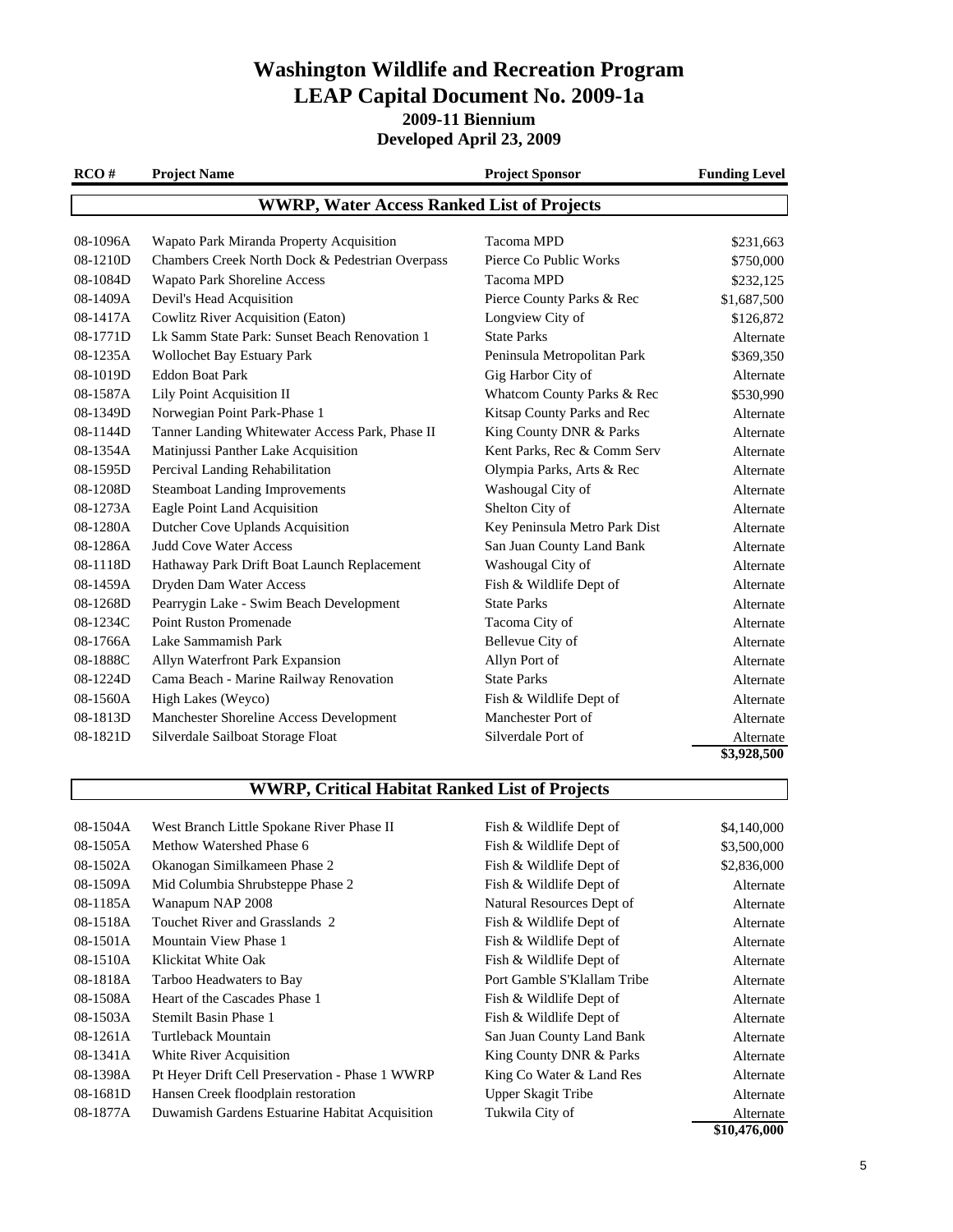**2009-11 Biennium**

**Developed April 23, 2009**

| RCO#                                               | <b>Project Name</b>                                                            | <b>Project Sponsor</b>    | <b>Funding Level</b>    |  |
|----------------------------------------------------|--------------------------------------------------------------------------------|---------------------------|-------------------------|--|
| <b>WWRP, Natural Areas Ranked List of Projects</b> |                                                                                |                           |                         |  |
| 08-1180A                                           | Lacamas Prairie Natural Area 2008                                              | Dept of Natural Resources | \$3,540,022             |  |
| 08-1186A                                           | Washougal Oaks NAP/NRCA 2008                                                   | Dept of Natural Resources | \$1,709,977             |  |
| 08-1179A                                           | Ink Blot and Shumocher Creek NAPs 2008                                         | Dept of Natural Resources | \$1,747,200             |  |
| 08-1184A                                           | Trout Lake NAP 2008                                                            | Dept of Natural Resources | \$859,801               |  |
| 08-1175A                                           | Bone River and Niawiakum River NAPs 2008                                       | Dept of Natural Resources | \$0                     |  |
| 08-1826A                                           | Admiralty Inlet Heritage Forest Acquisition                                    | <b>State Parks</b>        | Alternate               |  |
| 08-1177A                                           | Cypress Island Natural Area 2008                                               | Dept of Natural Resources | Alternate               |  |
| 08-1176A                                           | Columbia Hills NAP 2008                                                        | Dept of Natural Resources | Alternate               |  |
|                                                    |                                                                                |                           | $\overline{$7,857,000}$ |  |
|                                                    | <b>WWRP, State Lands Restoration &amp; Enhancement Ranked List of Projects</b> |                           |                         |  |
| 08-1524R                                           | Sinlahekin Ecosystem Restoration - Phase 1                                     | Dept of Fish & Wildlife   | \$778,632               |  |
| 08-1535R                                           | South Sound Prairie and Grassland Bald Restoration                             | Dept of Fish & Wildlife   | \$270,380               |  |
| 08-1399R                                           | Elk River NRCA - Phase 2 (Restoration) 2008                                    | Dept of Natural Resources | \$0                     |  |
| 08-1400R                                           | Washougal Oaks NAP (Restoration) 2008                                          | Dept of Natural Resources | \$235,000               |  |
| 08-1584R                                           | North Douglas County Shrub-Steppe Restoration                                  | Dept of Fish & Wildlife   | \$249,812               |  |
| 08-1536R                                           | John's River Restoration                                                       | Dept of Fish & Wildlife   | \$250,000               |  |
| 08-1870R                                           | Skagit Bay Riparian Enhancement                                                | Dept of Fish & Wildlife   | \$246,460               |  |
| 08-1397R                                           | Chehalis River SP NAP Shoreline (Restoration) 2008                             | Dept of Natural Resources | \$60,000                |  |
| 08-1530R                                           | <b>Parke Creek Restoration</b>                                                 | Dept of Fish & Wildlife   | \$129,000               |  |
| 08-1537R                                           | <b>Silverspot Butterfly Enhancement</b>                                        | Dept of Fish & Wildlife   | \$40,500                |  |
| 08-1527R                                           | Beebe Springs Phase 3 Columbia River Restoration                               | Dept of Fish & Wildlife   | \$250,000               |  |
| 08-1528R                                           | Colockum Road Abandonment                                                      | Dept of Fish & Wildlife   | \$90,094                |  |
| 08-1383R                                           | Dabob Bay NAP Restoration Phase 1 (2008)                                       | Dept of Natural Resources | \$19,122                |  |
| 08-1610R                                           | Pogue Mountain Pre-commerical Thin                                             | Dept of Fish & Wildlife   | Alternate               |  |
| 08-1392R                                           | Pole Creek Restoration (Hoh River Trust 2008)                                  | Dept of Natural Resources | Alternate               |  |
| 08-1534R                                           | Mt St Helens, Hoffstadt Creek                                                  | Dept of Fish & Wildlife   | Alternate               |  |
| 08-1846R                                           | Chehalis River Brazilian Elodea Eradication                                    | Dept of Natural Resources | Alternate               |  |
| 08-1402R                                           | Woodard Bay NRCA - Phase 1 (Restoration) 2008                                  | Dept of Natural Resources | Alternate               |  |
| 08-1825R                                           | Desert W.A. Cooperative Wetland Enhancement                                    | Dept of Fish & Wildlife   | Alternate               |  |
| 08-1529R                                           | Sunnyside, Morgan Lake Restoration                                             | Dept of Fish & Wildlife   | Alternate               |  |
| 08-1533R                                           | Vaux's Swift Chimney Habitat                                                   | Dept of Fish & Wildlife   | Alternate               |  |
|                                                    |                                                                                |                           | \$2,619,000             |  |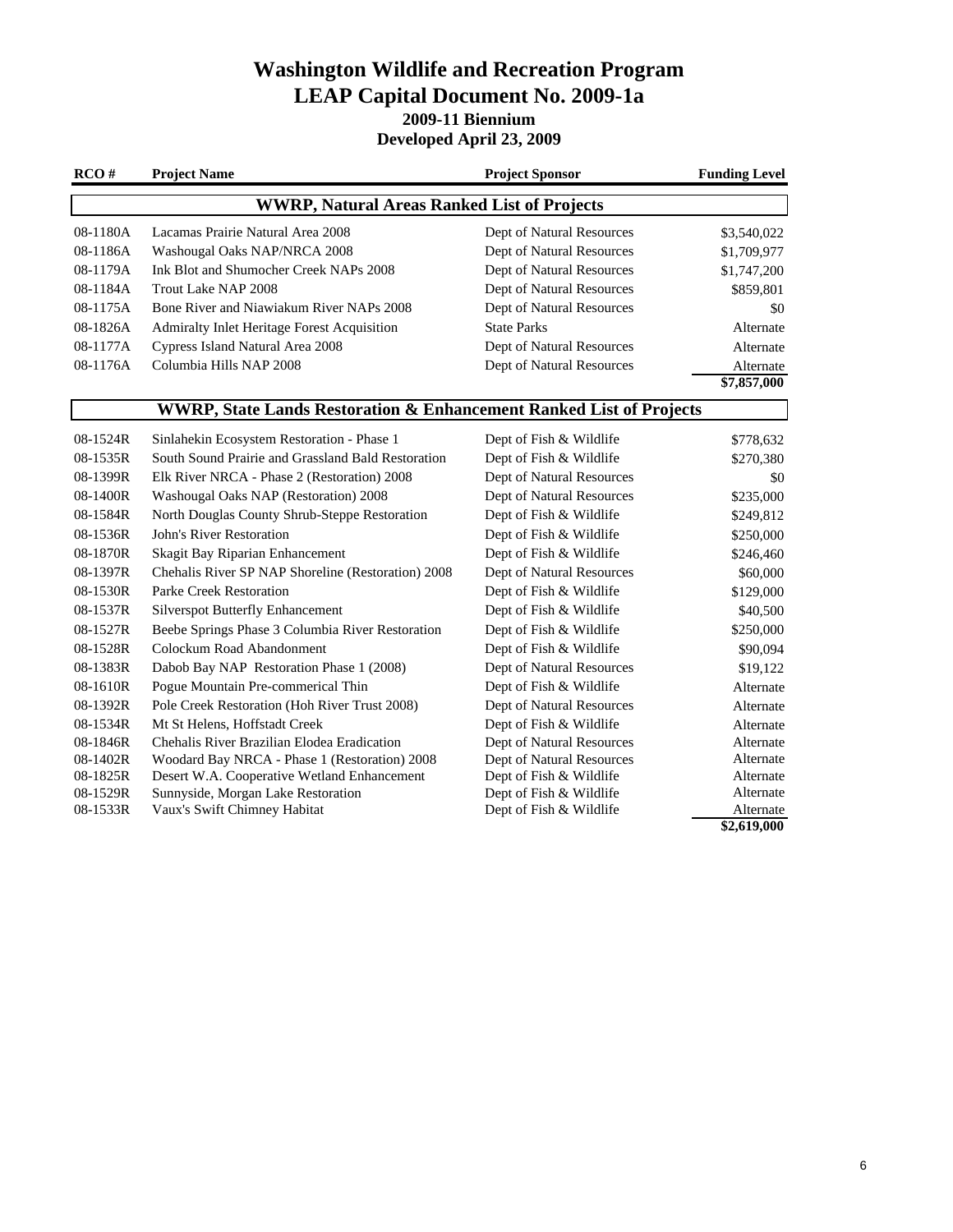**2009-11 Biennium**

**Developed April 23, 2009**

| RCO#     | <b>Project Name</b>                                        | <b>Project Sponsor</b>        | <b>Funding Level</b>    |
|----------|------------------------------------------------------------|-------------------------------|-------------------------|
|          | <b>WWRP, Urban Wildlife Ranked List of Projects</b>        |                               |                         |
| 08-1334A | Antoine Peak Acquisition Phase 2                           | Spokane County Parks & Rec    | \$1,674,450             |
| 08-1182A | Stavis NRCA / Kitsap Forest NAP 2008                       | Natural Resources Dept of     | \$1,586,025             |
| 08-1187A | Woodard Bay NRCA 2008                                      | Natural Resources Dept of     | \$509,175               |
| 08-1335A | Antoine Peak Acquisition Phase 3                           | Spokane County Parks & Rec    | \$0                     |
| 08-1787A | Grand Ridge - Canyon Creek Acquisition                     | King County of                | Alternate               |
| 08-1247A | Mud Lake/Lewis River                                       | Clark County of               | \$62,085                |
| 08-1512A | <b>Lynch Cove Estuary</b>                                  | Fish & Wildlife Dept of       | \$1,406,265             |
| 08-1181A | West Tiger Mt., Mount Si, and Rattlesnake Mt.              | Natural Resources Dept of     | Alternate               |
| 08-1366D | Audubon Birdloop, Phase II                                 | King County DNR & Parks       | Alternate               |
| 08-1591D | NW Stream Center Boardwalk Interpretive Trail              | Snohomish County Parks Dept   | Alternate               |
| 08-1511A | John's Creek Prairie and Estuary                           | Fish & Wildlife Dept of       | Alternate               |
| 08-1423A | Judd Ck Watershed / Paradise Valley Preservation           | King County DNR & Parks       | Alternate               |
| 08-1478A | Quimper Wildlife Corridor                                  | Port Townsend City of         | Alternate               |
| 08-1429A | North Kitsap Heritage Park-Phase 2                         | Kitsap County Parks and Rec   | Alternate               |
| 08-1061D | Oakland Bay County Park Development                        | <b>Mason County</b>           | Alternate               |
|          |                                                            |                               | \$5,238,000             |
|          | <b>WWRP, Farmland Preservation Ranked List of Projects</b> |                               |                         |
| 08-1804A | <b>Smith Farm</b>                                          | Skagit County of              | \$319,455               |
| 08-1238A | <b>Nelson Ranch Farmland</b>                               | Okanogan County of            | \$616,050               |
| 08-1860A | Ebey's Reserve Farmland - Engle II                         | Island County of              | \$672,500               |
| 08-1638A | Whatcom PDR 2008                                           | Whatcom County of             | \$379,750               |
| 08-1362A | <b>Black River Ranch</b>                                   | Thurston County Parks & Rec   | \$1,096,580             |
| 08-1153A | <b>Finnriver Farm</b>                                      | Jefferson County of           | \$207,500               |
| 08-1373A | <b>Lower Methow Farmland</b>                               | Okanogan County of            | \$395,908               |
| 08-1324A | Wade Road Farm                                             | Kittitas County of            | \$175,500               |
| 08-1323A | Triple Creek Ranch 2008                                    | Kittitas County of            | \$650,425               |
| 08-1111A | Peoples Ranch 2nd Acquisition                              | Snohomish County of           | \$343,210               |
| 08-1288A | Finn Hall Farm                                             | Clallam County of             | \$868,075               |
| 08-1214C | <b>Brown Dairy</b>                                         | Jefferson County of           | \$95,047                |
| 08-1281A | Lopez Island Farmland                                      | San Juan County Land Bank     | Alternate               |
| 08-1289A | <b>West Farm</b>                                           | Pierce County of              | Alternate               |
|          |                                                            |                               | $\overline{$}5,820,000$ |
|          | <b>WWRP, Riparian Protection Ranked List of Projects</b>   |                               |                         |
| 08-1627A | Kiket Island Riparian Acquisition                          | <b>State Parks</b>            | \$2,000,000             |
| 08-1330A | Harstine Island - Scott Acquisition                        | <b>State Parks</b>            | \$2,550,250             |
| 08-1241A | <b>Green River Acquisition</b>                             | King County DNR & Parks       | \$875,000               |
| 08-1356A | Dosewallips State Park Riparian Acquisition                | <b>State Parks</b>            | \$636,200               |
| 08-1188A | Woodard Bay NRCA Riparian 2008                             | Natural Resources Dept of     | \$1,295,700             |
| 08-1157A | Chehalis River Surge Plain NAP Riparian 2008               | Natural Resources Dept of     | \$719,670               |
| 08-1520A | Black River Conservation Initiative - Riparian             | Fish & Wildlife Dept of       | \$920,180               |
| 08-1124A | Minter Creek Phase 1                                       | Key Peninsula Metro Park Dist | \$120,000               |
| 08-1848C | Squak Valley Park Creekside Restoration                    | Issaquah City of              | \$450,000               |
| 08-1183A | Stavis NRCA / Kitsap Forest NAP Riparian 2008              | Natural Resources Dept of     | \$133,000               |
| 08-1178A | Dabob Bay Natural Area Riparian                            | Natural Resources Dept of     | Alternate               |
| 08-1689A | Goldsborough Creek Acquisition                             | <b>Mason County</b>           | Alternate               |
| 08-1513A | McLoughlin Falls                                           | Fish & Wildlife Dept of       | Alternate               |
| 08-1225A | <b>Big Gulch Estuary</b>                                   | Mukilteo City of              | Alternate               |